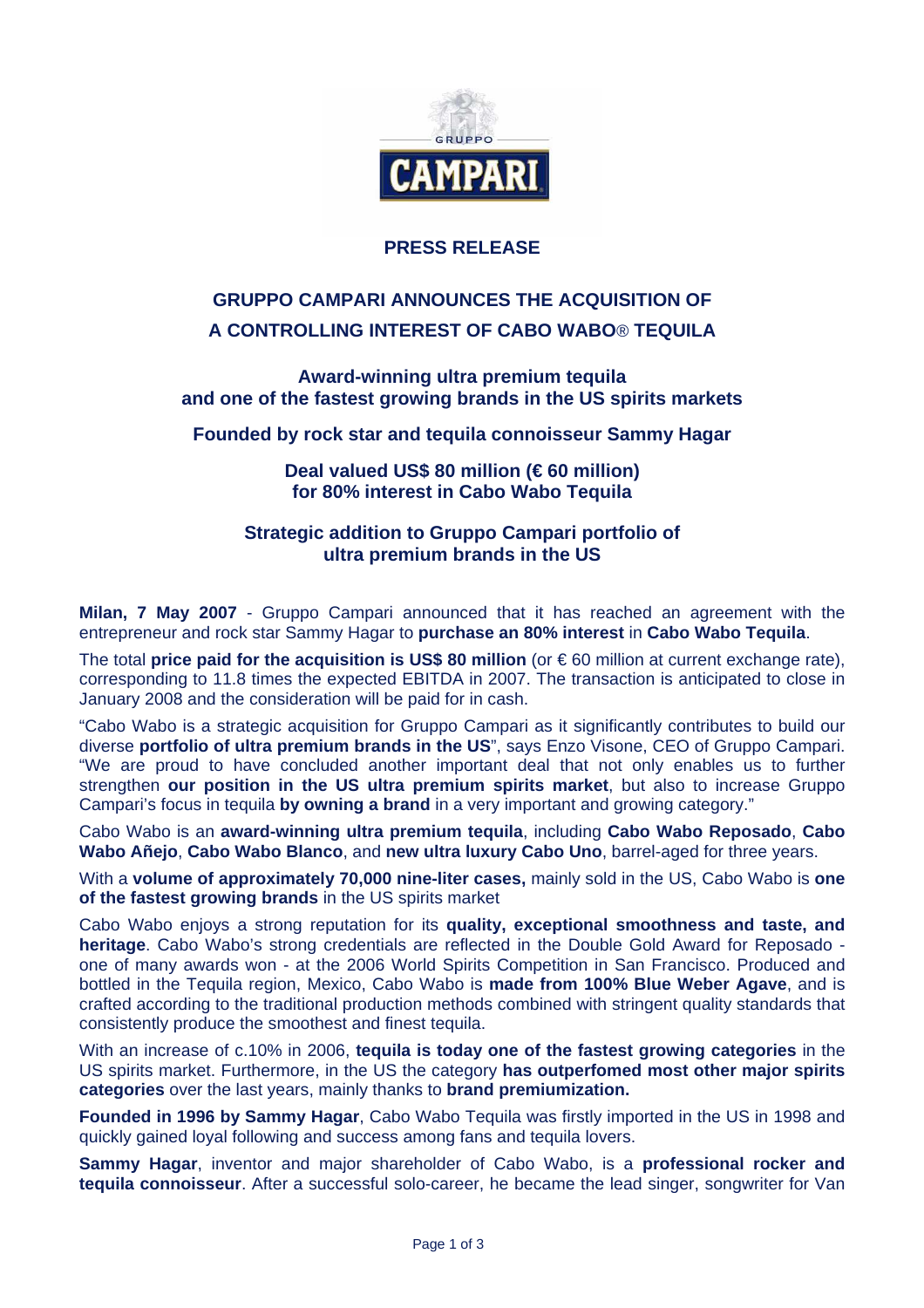Halen in the 80's and early 90's. Sammy Hagar's love for hand-crafted tequilas led to the development of Cabo Wabo 100% blue agave tequilas.

Sammy Hagar has been the **brand ambassador** and the **creative force** behind the **Cabo Wabo brand**. His inventive energy and endorsement contributed significant value to the creation of Cabo Wabo.

"When I created Cabo Wabo, I never dreamed that it would be received so well by my fans and people who really love good tequila," said Sammy Hagar. "While I am proud of its success, **it's time to let the world have a shot at the best tequila on the planet** and Gruppo Campari can help take us there."

Following the deal closing, **Sammy Hagar** and his associate **Marco Monroy** will continue to **own 20% of Cabo Wabo**.

Gruppo Campari together with Sammy Hagar will join forces in expanding Cabo Wabo world class tequila line. Sammy Hagar will remain **involved in supporting the business** and will continue to be intimately involved in the brand's quality guide lines and in the marketing designed to expand brand awareness and sales in the US and in the rest of the world.

It should be also noted that Gruppo Campari will have the opportunity to buy the remaining 20% **interest** in Cabo Wabo in two tranches of 15% and 5% **through call / put options** to be exercised in 2012 and 2015 respectively.

\* \* \*

## **CONFERENCE CALL**

Please note that Gruppo Campari's management will discuss the acquisition in greater detail during its conference call scheduled for 5:00 p.m. (CET) on Tuesday, 8 May 2007, where 2007 first quarter results will aso be analysed. To participate, please dial one of the following numbers:

- **from Italy: 800 785 163** (toll free number)
- **from abroad: +39 02 6968 2741**

### **Access code: C132971**

The presentation on the acquisition of Cabo Wabo® can be downloaded before the conference call from the Investor Relations homepage of Campari's website, at www.camparigroup.com/investors.

A **recording of the conference call** will be available from 9:00 p.m. (CET) on Tuesday, 8 May 2007 until 9:00 p.m. (CET) on Tuesday, 15 May 2007. To hear it, please call **+44 20 713 69233** (access code: **25772275 #**).

\* \* \*

**Gruppo Campari** is a major player in the global beverage sector, trading in over 190 nations around the world with a leading position in the **Italian and Brazilian markets and a strong presence in the US, Germany and Switzerland. The Group has an extensive portfolio that spans three business segments: spirits, wines and soft drinks. In the spirits segment stand out internationally renowned brands, such as Campari, SKYY Vodka and Cynar together with leading local brands, such as Aperol, CampariSoda, Glen Grant, Ouzo 12 and Zedda Piras and the Brazilian brands Dreher, Old Eight, Drury's. In the wine segment together with** Cinzano, known world-wide, are Liebfraumilch, Mondoro, Riccadonna, Sella & Mosca and Teruzzi & Puthod all respected wines in their category. In the soft drinks segment are Crodino, Lemonsoda and its respective line extension dominating the Italian market. The Group has over 1,500 employees. The shares of the parent company, Davide Campari-Milano, are listed on the Italian Stock Exchange.